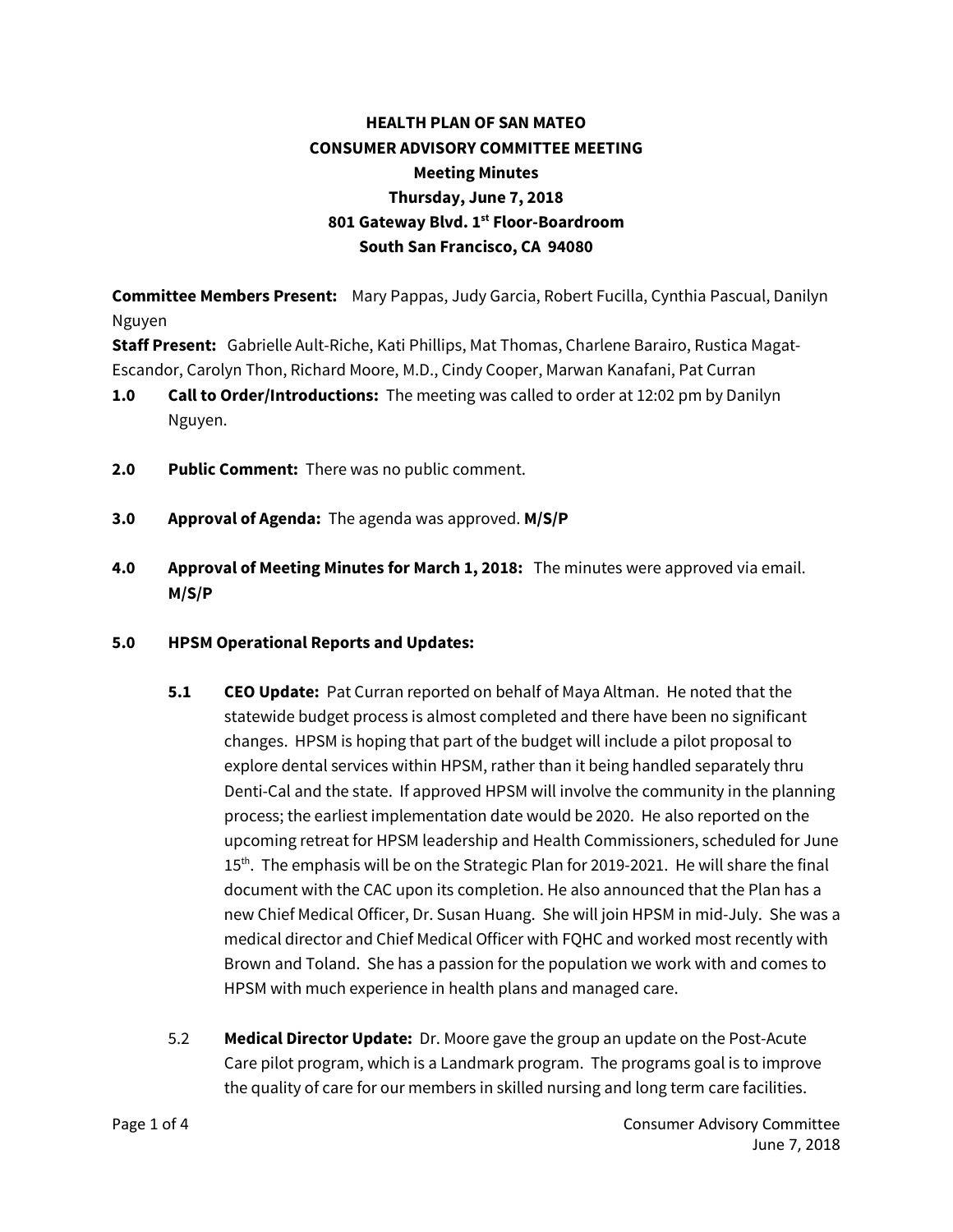Specifically the Plan would like to improve key quality metrics such as fall prevention, pain management, gradual dose reduction, reduction of polypharmacy, etc. They also want to make sure residents have a discussion on advance directives. Dr. Moore stressed the importance of having residents identify a decision maker, in the event they are unable to make vital decisions themselves. They also hope to reduce unnecessary or preventable ER visits and transfers and reduce hospitalizations, especially re-hospitalizations. At the same time they also hope to increase coordination between care facilities. Part of this coordination will include a Physician satisfaction survey for Providers to use as an internal monitoring tool. The program will start in 6 facilities on the Peninsula; St. Francis Convalescent Pavilion, St. Francis Heights Convalescent Hospital, Burlingame Long-Term Care, Millbrae Skilled Care, Peninsula Post-Acute, and Providence San Bruno. Approximately 450 short term/skilled nursing and 260 long-term/custodial members will participate. Dr. Moore stressed that member choice is paramount and patient rights have to be respected. Landmark will provide 24/7 support and telephonic on-call coverage. They will also act as a consultant to member physicians and ensure that PCP's have full access to everything that occurs in the SNF/LTC facilities. Dr. Moore also spoke about the Providers and noted their credentials. There was a question about the makeup of the members participating and if they are Medi-Medi members. Only CareAdvantage and straight Medi-Cal members are eligible for this program.

## **5.3 Grievance and Appeals:** Ms. Ault-Riche reviewed the Grievance and Appeals report.

- **CareAdvantage/CMC** The CareAdvantage/CMC numbers are stable and consistent across the board. This line of business reported a total of 56 appeals in Q1 of this year and 140 grievances, that number is up since last quarter, but consistent with past years.
- The quality of care numbers rose in the Types of Grievances received for last quarter but is back to normal levels. Appeals are consistent from last quarter.
- There has been a downward trend in the Rate of Overturned Appeals. Ms. Ault-Riche noted that the overall numbers are small and that she has worked hard with Dr. Moore, Dr. Cooper and Mr. Kanafani to address this issue in a systemic manner.
- **Medi-Cal** There were 137 appeals and 184 grievances reported for Q1, which is consistent from last year numbers**.**
- The numbers in Types of Grievances are moving in the right direction, quality of care has decreased. The numbers in billing has increased some, but is not a cause of concern at this point.
- DME and Pharmacy continue to be the biggest factor in appeals. The rate of overturned appeals stayed stable from last quarter.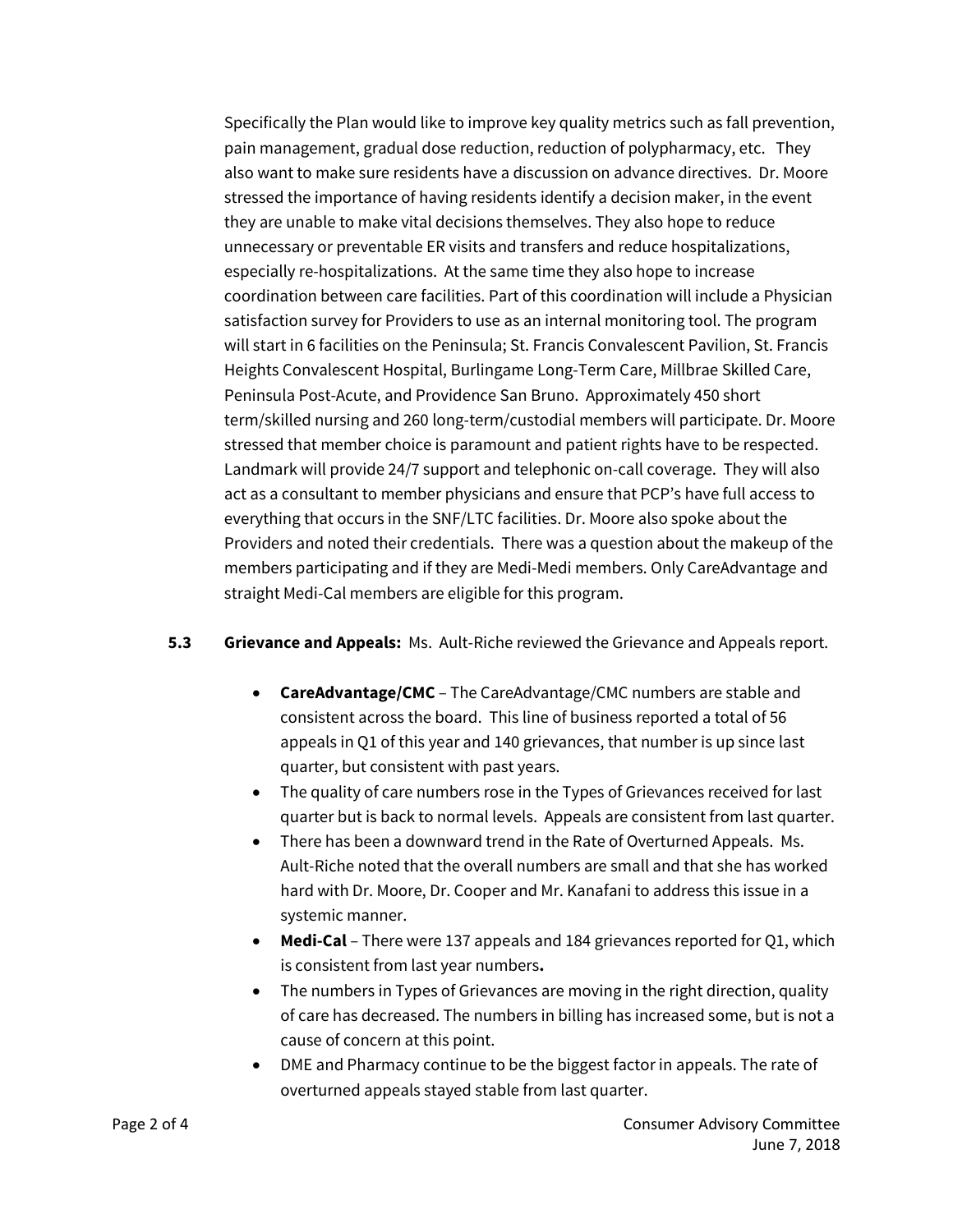- Timeliness of Complaint Resolution There was a big increase in the resolutions within 24 hours; this reflects the success the department has had in resolving conflicts quickly. The Rate of Complaints has stayed the same.
- There were 88 members who chose to change their Primary Care Physician, due to dissatisfaction. Members switched away from a total of 34 different PCP's. Of those, 19 were clinics and 15 were individual providers. For 5 providers, 5 or more members requested to switch away from their practice. Three were clinics and the other two were individual physicians.
- Mr. Curran asked about the Non-Medical Transportation benefit, which has been in effect for about a year now. He'd like a qualitative and quantitative analysis of how our members feel about this latest benefit. Ms. Ault-Riche noted that while there are numerous complaints noted in the G&A report, the number pales in comparison to the amount of rides provided and actually accounts for less than 1% of grievances and appeals. Ms. Ault-Riche noted that overall members are very satisfied with this new benefit. Ms. Thon noted that there had been problems with HPSM members who do not have smart phones using Lyft. Measures have been taken to address that, Lyft will be used only for members that can manage curb to curb service *and* have access to a smart phone, all others will use ALC.
- 5.4 **Provider Services:** Kati Phillips reviewed the new payment model tracks proposed by Provider Services. She explained how the different tracks function and how our providers will implement the changes to their current billing processes.
	- The first track shows how the Fee for Service/Pay for Performance (FFS P4P) program has been updated to reflect the population health needs of the community. Some of the updates are already in effect, information about this can be found on the HPSM website.
	- Like Track 1, Track 2 includes the updates for the FFS P4P program, but it also includes an engagement bonus to replace capitation bonuses for extended office hours, immunization registry use and auto-assignment of HPSM Medi-Cal Members.
	- Track 3 incorporates base payments, benchmark P4P and an engagement benchmark with identical updates. Like Track 2, it introduces new outcomesbased patient engagement capitation bonuses.
	- The major theme here is a move toward rewarding outcomes rather than a volume of services. The department will submit a report to notify PCP's about screenings for patients and will keep members abreast of services they are due for.